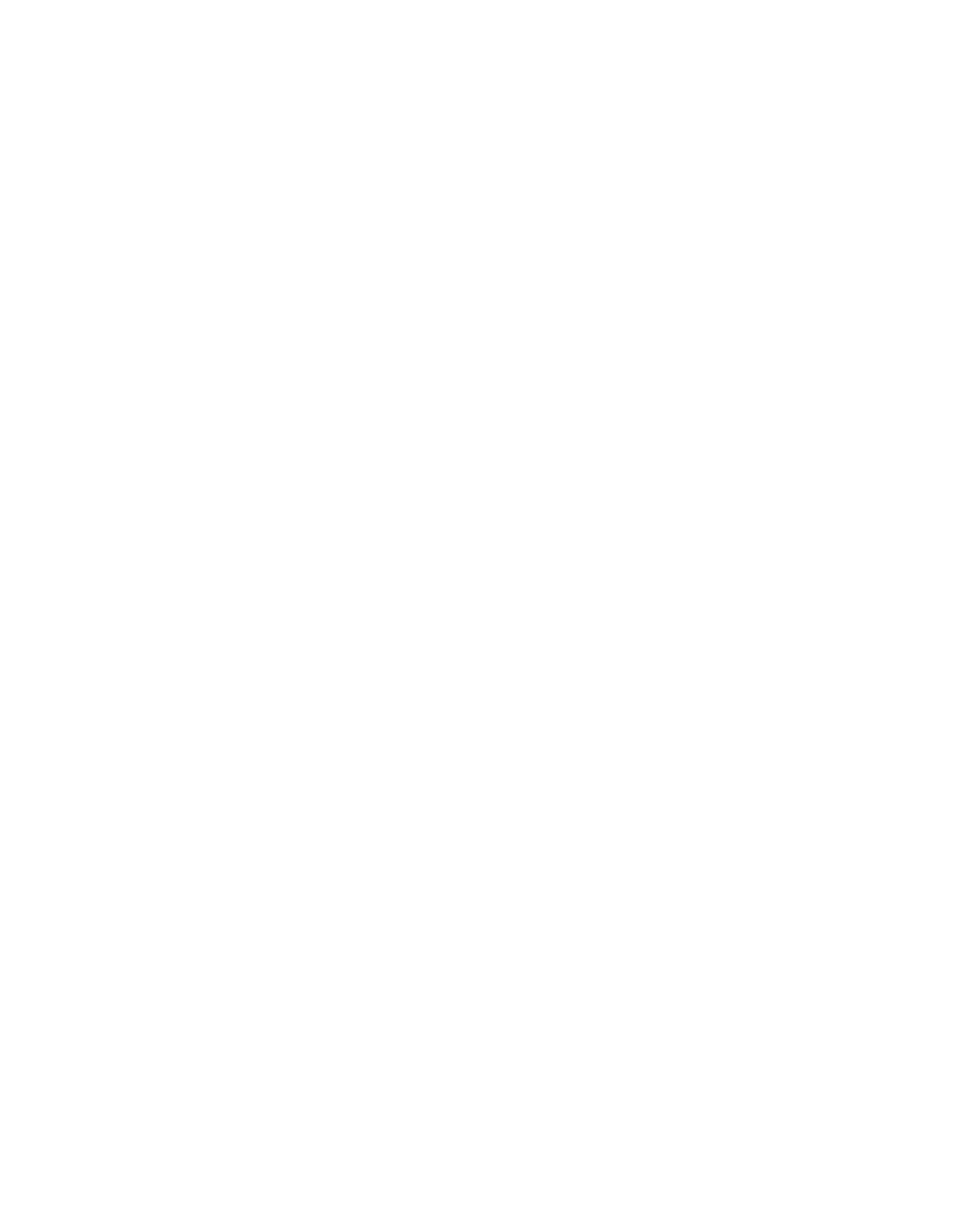

## CENTRAL WOODLANDS 5/6

Amy Burton-Major, Ed.S., Principal

400 Alta Dale SE, Ada, MI 49301 Phone: 616.493.8790 Fax: 616.493.8795

August 2020

Dear Central Woodlands Families:

On behalf of all of our staff, I want to welcome you to Central Woodlands! We are eagerly looking forward to becoming acquainted with our new Fifth Graders and their families as we enthusiastically anticipate the return of our experienced sixth graders. At CW, we work to create a culture of caring through our "Stand Up" culture and we challenge our students to become strong leaders, competent readers, and visible thinkers in the classroom.

Central Woodlands' program and philosophy are a careful blend of elementary and middle level programs designed to help keep our children younger longer while maintaining high academic expectations. Throughout Fifth and Sixth Grades, students will experience consistent similarities in our organization and programming. Generally, each grade will be organized into academic teams of two teachers for core classes of Math, Science, English language Arts, Social Studies, and Reading. Students will remain together for one year with their teams of teachers. Encore Classes will include Art, World Language, Physical Education, Media and Music.

Lunch at Central Woodlands is scheduled separately for Fifth Graders and Sixth Graders. Lunch and mid-day recess help students to help stay connected to elementary friends while generating new friendships during the school year. Students have thirty-five minutes for lunch and recess daily. One additional recess is scheduled and supervised by core team teachers in either the morning or afternoon.

The school year will usher in a time of growth and exciting possibilities for each of our students. We look forward to developing a partnership between home and school to help our students experience an enjoyable and successful year. As always, please feel free to contact us anytime. We are thrilled to get to know your child as they transition to our school!

Sincerely,

Amy Burton-Major, Ed.S. Principal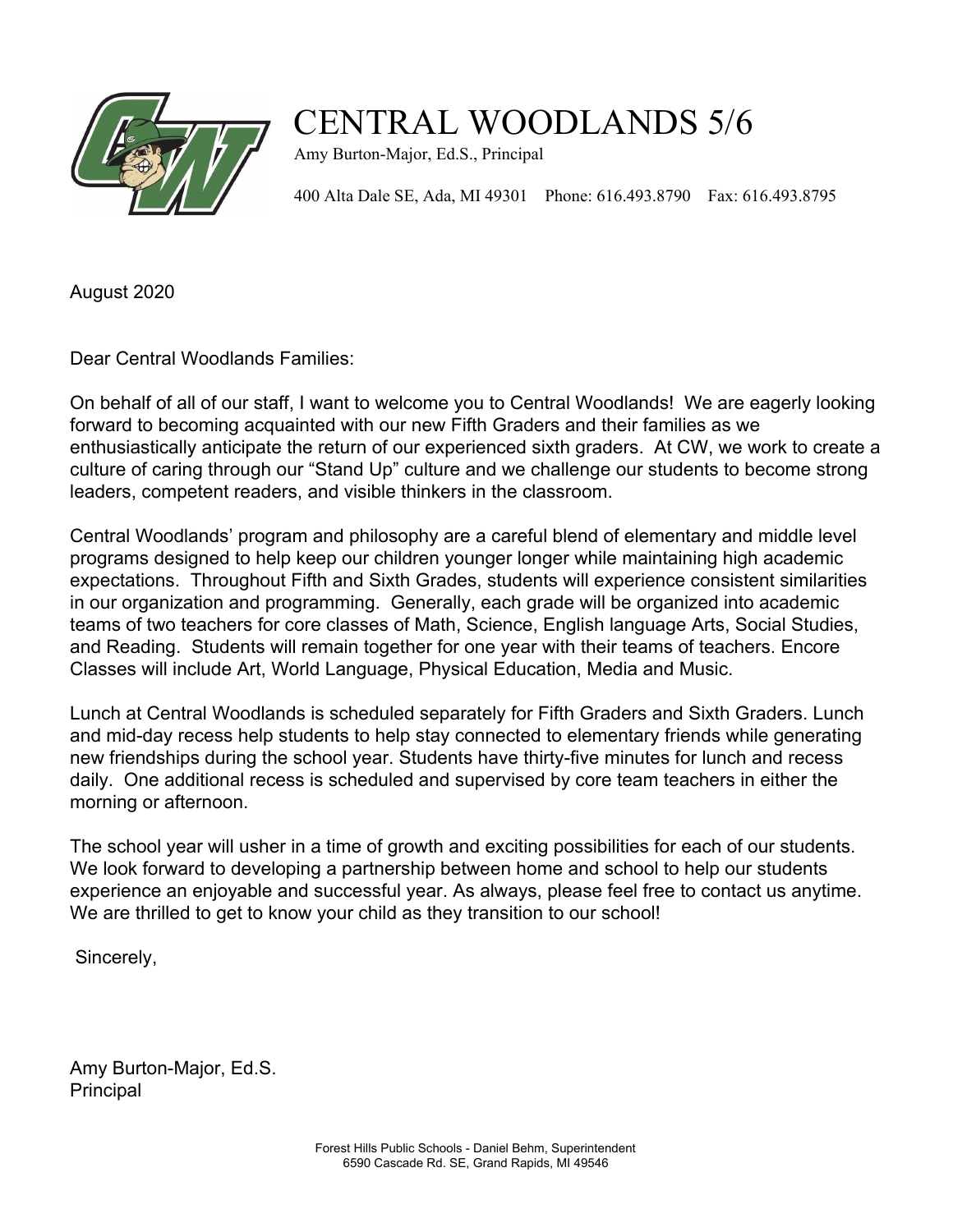## **TEAM PHILOSOPHY**

Central Woodlands is generally organized into two-person teams. Instructional time is arranged into blocks of time permitting greater flexibility for teachers and reducing the need to "switch" classes hour by hour.

The team approach in education is a collaborative effort of teachers to coordinate the curriculum and to meet the needs of students by regularly planning, preparing, and evaluating the learning experience.

By utilizing the teachers' styles, specialized content area training, and unique teaching methods, we provide an environment conducive to positive academic, social, and emotional growth throughout the year.

 Our belief is that this team approach creates an atmosphere in which students will thrive and grow as learners!

#### **STAND is the acronym for Central Woodlands' five (5) positive school-wide behavior expectations:**

*Central Woodlands Rangers STAND up for positive behavior!*

## **Safe**

 **Making choices that are safe for you and others**

## **Trustworthy**

 **Being able to be trusted; honest, honorable**

## **Attentive**

 **Alert, aware, and giving your full attention**

## **Neighborly**

 **Kind and welcoming to all**

## **Disciplined**

 **Hard-working, achievement-minded, with good habits**

## **Communications**

- CW School News School news emailed every Friday
- Counseling Corner Great family resources online at [cwcounseling.weebly.com](http://cwcounseling.weebly.com/)
- Teacher websites
- Backpack mail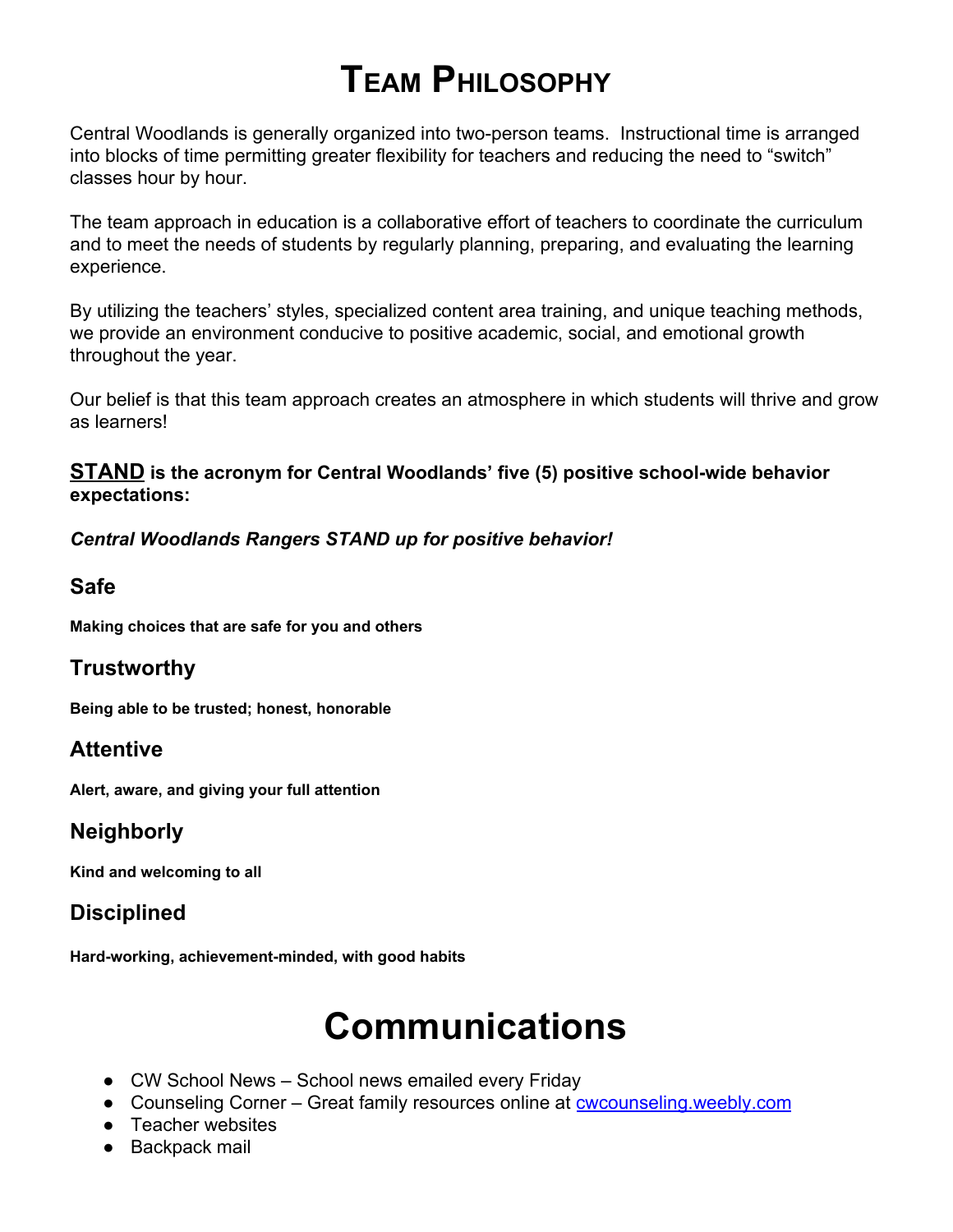

#### *Central Woodlands celebrates a Culture of Thinking!*

Visible Thinking is not a program we use at Central Woodlands; rather, it is a philosophy for our teachers and staff. This inquiry-based learning approach creates opportunities that engage students in higher-level thinking skills. Check out our Visible Thinking video at <https://vimeo.com/147465744>

Rigorous teaching and learning at Central Woodlands is of the utmost importance to our staff. Visible Thinking allows us to nurture and celebrate a deep thinking approach to learning. This instructional approach promotes a strong learning community in all classrooms.

## *What can you expect Visible Thinking to look like in your child's classroom?*

The pacing and delivery of lessons at Central Woodlands may seem different. At Central Woodlands, we focus on teaching for deep understanding, rather than for the sake of memorizing and repeating, so that knowledge can be applied to the world outside of the classroom. We expect students to dive deeper into their thinking of specific concepts. Our teachers model strategies to promote deep thinking, as well as share their own thinking with their students.

"Thinking routines" are the strategies our teachers use to unpack and broaden each child's thoughts and interests about specific subject matter. Choosing from over forty thinking routines, teachers at each grade level and across all curricular areas establish deeper thinking and high expectations from all learners, no matter where they begin their journey.

## *What has resulted from using Visible Thinking at Central Woodlands?*

By utilizing thinking strategies in our instruction, we have discovered students are able to go beyond the knowledge level and push for application, analysis, synthesis, and evaluation in their thinking. Moving beyond simply asking students to recall information, we uncover opportunities for deep thinking and intellectual engagement, permitting students to clarify their thinking.

## *Where can I learn more about Visible Thinking?*

Harvard University's Visible Thinking website at: [www.pz.harvard.edu](http://www.pz.harvard.edu/)

Visible Thinking Overview and Resources: <http://goo.gl/3o4Td1>

*Making Thinking Visible* by Ron Ritchhart, Mark Church, and Karin Morrison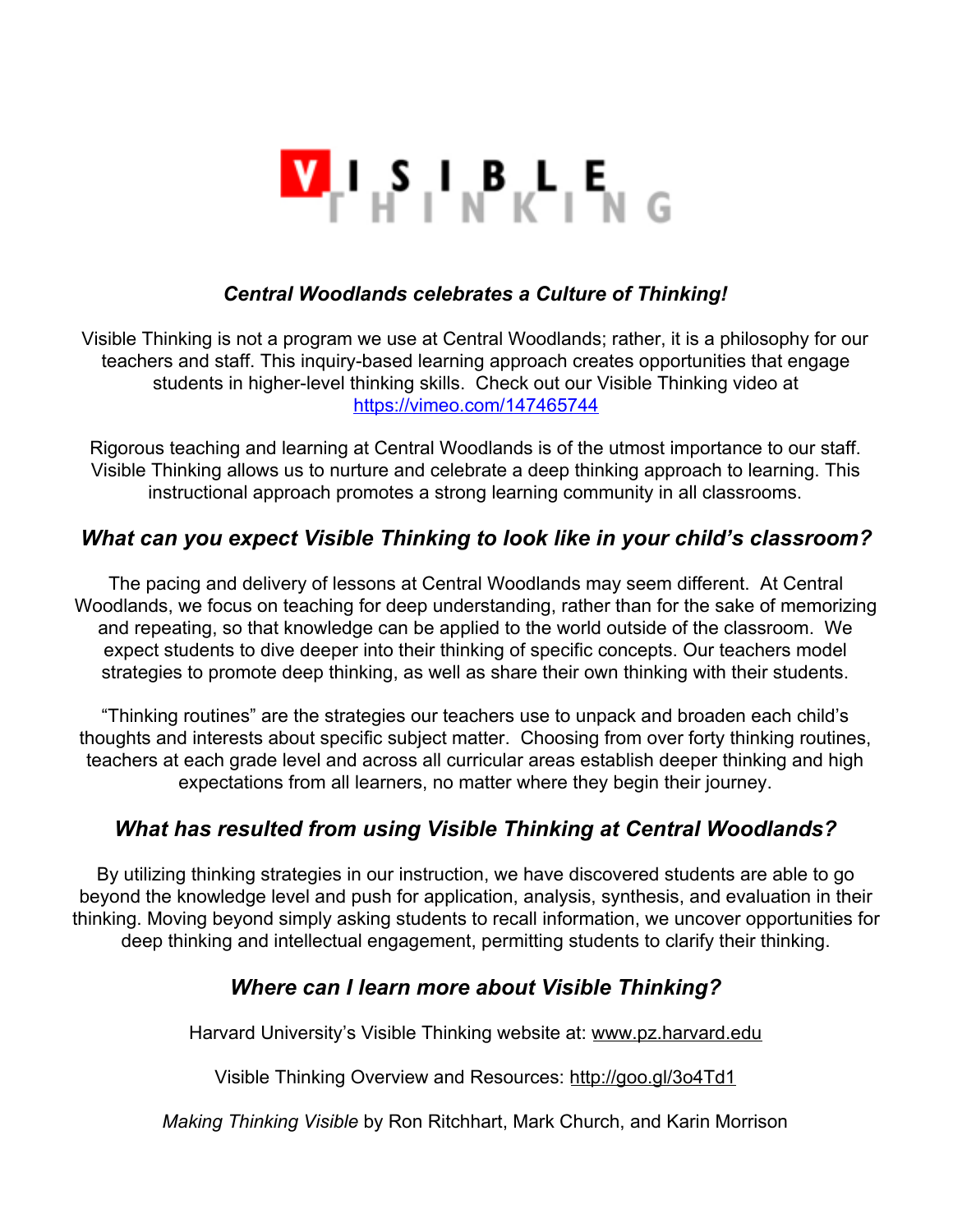## **CURRICULUM OVERVIEW**

## **CORE CLASSES**

## *Math*

#### **5th Grade**

We have aligned our curriculum with the Common Core State Standards for Mathematical Content. In Fifth Grade, instructional time focuses on number sense, computation with whole numbers and decimals, measurement, fractions, algebra, and geometry. Students are expected to become fluent in multiplication and division facts through 12's. Homework is assigned most every day in the form of "home links", or practice of the daily lesson, and "math boxes", which are comprised of review and preview concepts. Text: Everyday Mathematics 4 – The University of Chicago School Mathematics Project, Everyday Learning Corporation.

[https://www.fhps.net/departments/instruction/kindergarten-through-sixth-grade-curriculum-guide/fifth-grade](https://www.fhps.net/departments/instruction/kindergarten-through-sixth-grade-curriculum-guide/fifth-grade-curriculum/)[curriculum/](https://www.fhps.net/departments/instruction/kindergarten-through-sixth-grade-curriculum-guide/fifth-grade-curriculum/)

#### **6th Grade**

In alignment with the Common Core State Standards for Mathematics, instruction and assessment focus on four critical areas: (1) connecting ratio and rate to whole number multiplication and division and using concepts of ratio and rate to solve problems; (2) completing understanding of division of fractions and extending the notion of number to the system of rational numbers, which includes negative numbers; (3) writing, interpreting, and using expressions and equations; and (4) developing understanding of statistical thinking. Students are immersed in collaborative inquiry and problem based tasks designed to develop deep mathematical thinkers who are adept at selecting and using appropriate math tools, persevering in solving problems using multiple representations, and critiquing their reasoning and the reasoning of others. Text: *Connected Mathematics Project 3 Grade 6*-Pearson

## *Science*

#### **5th Grade**

Fifth Grade science units support Next Generation Science Standards and the Michigan Science Standards, and were developed and written by Battle Creek Area Mathematics and Science Center. Students will be expected to understand and apply concepts related to: Physical Science (Structure and Properties of Matter); Life Science (Matter and Energy in an Ecosystem); and Earth Science (Earth and Space Systems). Fifth Graders are curious about the world and how it works. They will also learn to think like scientists and to apply Science and Engineering Practices.

#### **6th Grade**

The FHPS Sixth Grade Science Curriculum utilizes a three-dimensional learning model wherein Science and Engineering Practices combine with Disciplinary Core Ideas through Crosscutting Concepts to build scientific literacy. Life Science focuses on organisms' needs within an ecosystem, Physical Science emphasizes how light travels and the particle model of matter, and Earth Science explores how water shapes the earth. The adopted IQWST program supports this model through its standards-based, investigation-centered approach to learning. Print and digital components of the program offer students experiences to generate models, explore simulations,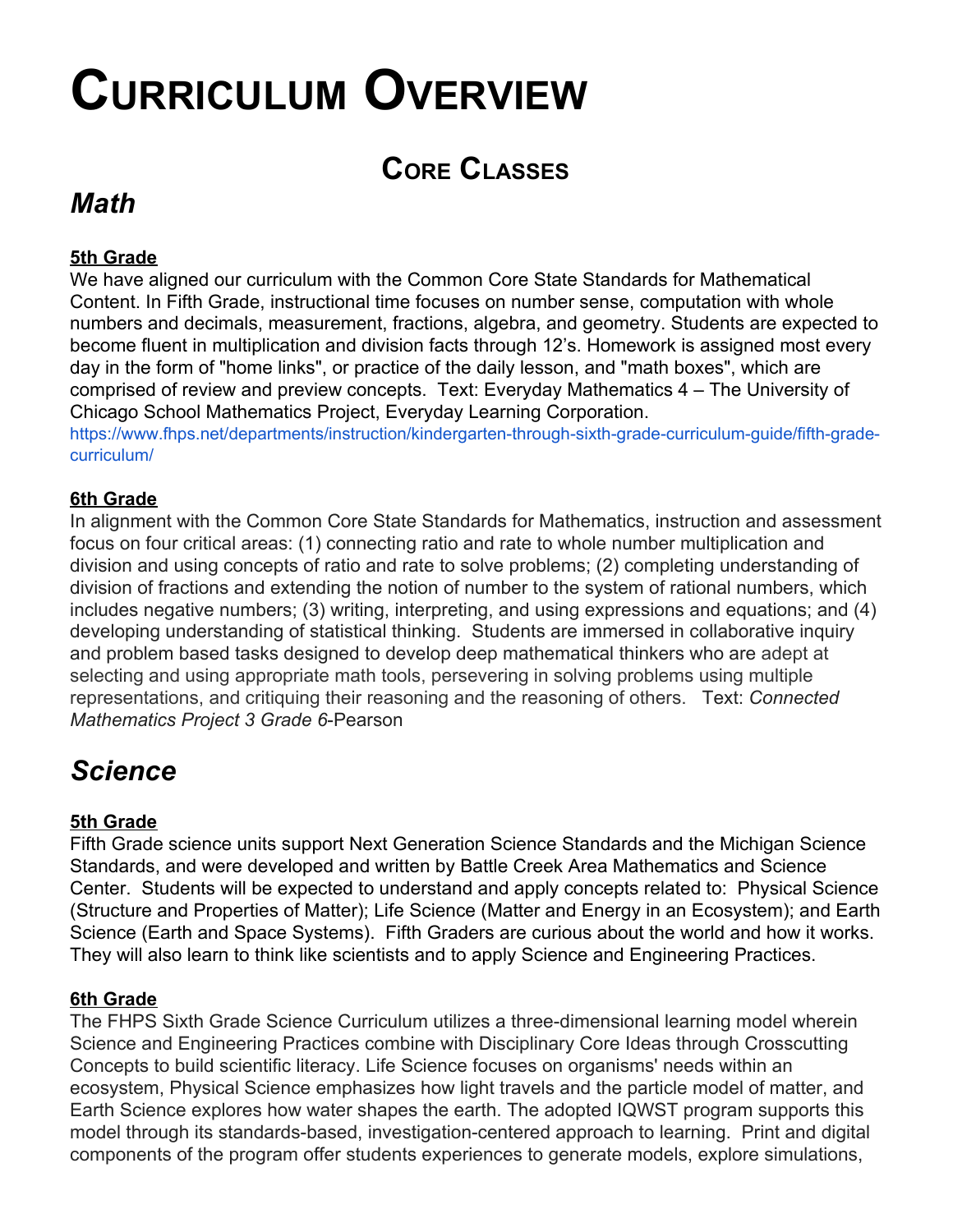engage with related texts, and record scientific inquiry.

## *Reading and English Language Arts*

At Central Woodlands, all teachers are teachers of reading. Teachers have built classroom libraries rich with high quality, level-appropriate, and entertaining books. Our school-wide reading program promotes a habit of at least 20 minutes of reading each night and reading books of different genres. Instruction is guided by the FHPS K-8 Literacy Framework.

## **5th Grade**

Our district-adopted reading and writing resource for 5th Grade is the *Units of Study for Teaching Reading and Writing*, published by Heinemann. Reading units are based on the works of Lucy Calkins and colleagues at the Teacher's College of Columbia University, and are comprised of two fiction and two informational text units. Teachers employ a Reading and Writing Workshop approach. The following areas are covered in the Fifth Grade English Language Arts Curriculum: writing, reading, speaking, listening, spelling, vocabulary, grammar usage and mechanics. Literature includes reading up to nine different genres. Daily writing is emphasized across the curriculum as well. Students are encouraged to journal or write letters to build their fluency and stamina for writing. Required 5th Grade writing genres include Narrative, Opinion, and Informational. Additional texts for ELA instruction include: *Handwriting Without Tears, Word Journeys (Kathy Ganske),* and others: Everyday Spelling - Scott Foresman; Writing Fundamentals- Schoolwide, Inc.; Storyworks Magazine - Scholastic.

#### **6th Grade**

The Sixth Grade Language Arts Curriculum emphasizes writing, reading (strategies and comprehension), reference skills, speaking, listening, spelling, vocabulary, grammar usage, and mechanics. The study of Literature includes a variety of genres (poetry, fiction and non-fiction reading). Writing across the curriculum includes narrative, argumentative, and informational writing units.

Resources: Literature - Prentice Hall; Word Journeys by Kathy Ganske; Writing Fundamentals – Schoolwide, Inc.; SCOPE Magazine - Scholastic

## *Social Studies*

#### **5th Grade**

The Fifth Grade Students are active participants, experiencing Social Studies through innovative teaching practices that include dramatic role-playing, creative simulations, dynamic group projects and writing activities. This year the students learn about the people and the history of the United States. Some of the topics we will cover are: Native American cultural regions, how and why Europeans and Africans came to the New World, comparing the 13 original colonies, to "declare independence or not," and the Constitution. Text: Social Studies Alive! America's Past-TCI

#### **6th Grade**

adapt to their environment. Text: <u>Geography Alive! Regions and People</u> – TCI Teacher's The emphasis in Sixth Grade Social Studies shifts to the study of world geography. Through a student-centered, activity based curriculum, each unit starts with an essential question or big idea on which students focus. Students begin developing map-reading skills needed to be successful in the program. Throughout the study of regions of the world, students will discover how location influences ways of life by looking at geographic features, climate, vegetation, population, and economic activities and how these factors, along with human influences, affect the way people Curriculum Institute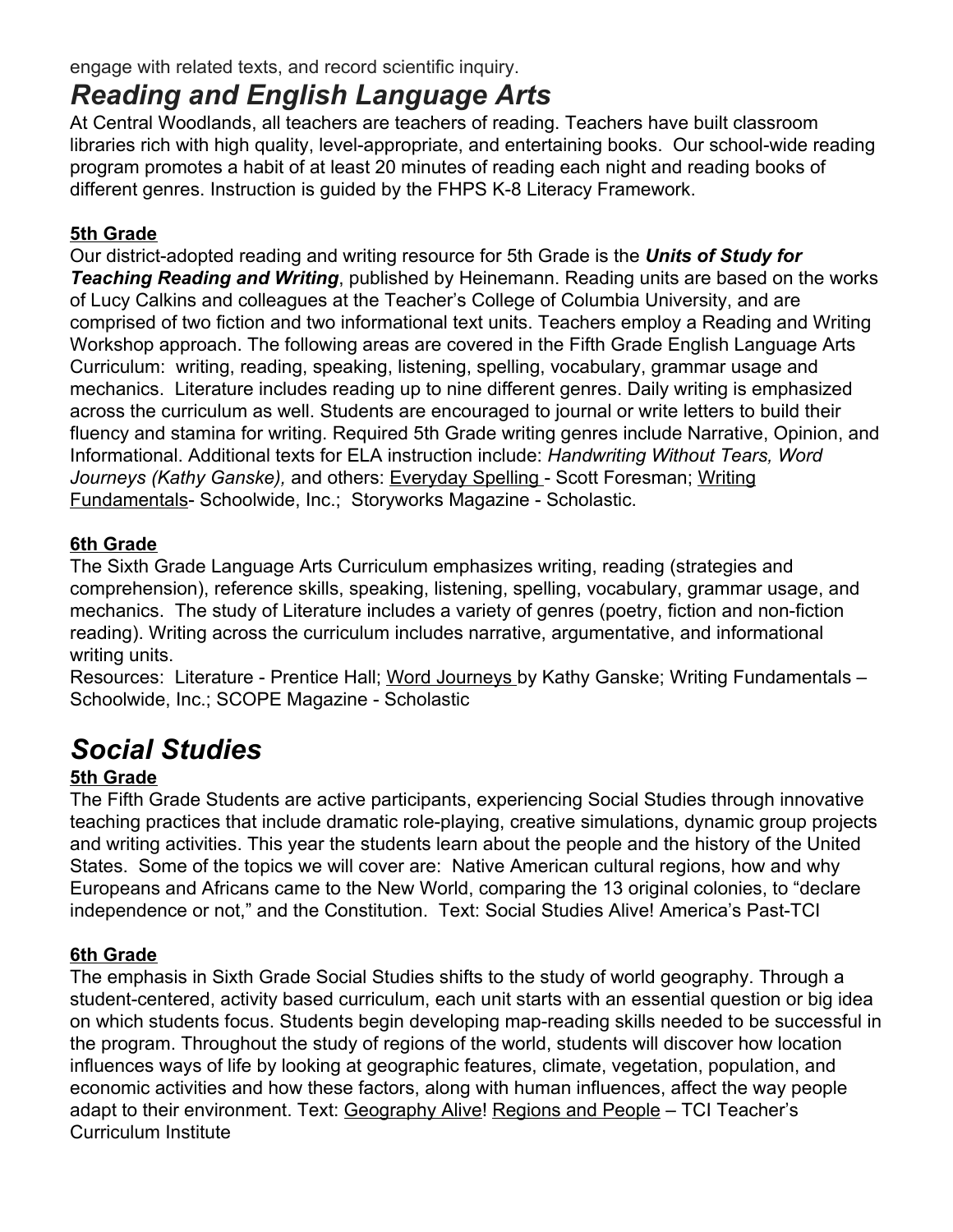## **SPECIALS**

## *SPANISH*

The Central Woodlands Spanish program will provide highly engaging and personalized second language experiences so that students develop rapid proficiency and enjoyment of the second language. We use a research-based approach that is founded on the premise that hearing and reading comprehensible language is the single most critical element for language acquisition to occur. The program focuses on developing fluency by providing a continuous flow of compelling, comprehensible language through powerful questioning techniques, engaging story-based activities, and extensive level-appropriate reading. Other activities such as songs, videos/movie shorts, social media and audio/video-centered technology are also incorporated into instruction.

## *ART*

Art class helps students discover their inner artist. We will use the Michigan State Standards for Visual Art as our guide, while we develop the soft skills that are applicable in all content areas and career paths. Our inner artist helps us solve problems creatively, communicate with others, explore the topics we are passionate about, and stay with difficult tasks. When appropriate, we will draw upon the topics that students are studying in the classroom as well as their outside interests as inspiration for our works of art. In this class, we will use the design process to solve problems visually and examine our solutions and the solutions of others. Art class is a safe place to explore, design, and learn through the process of creating visually. Art class will meet once a week during the first semester.

## *MUSIC*

#### **5th Grade**

Fifth Grade Music Class expands the curriculum begun in elementary school. Music history, theory, instruments, and various styles of music are explored. Music reading skills through the use of recorders and proper singing techniques are a strong focus in preparation for sixth grade music. All fifth graders participate in the annual musical. Music meets on alternating days year long.

#### **6th Grade**

Sixth Grade Music Students learn skills and techniques to play either a band or orchestra instrument or to sing in the choir. Sixth Grade Students are organized into small music classes for close instruction. The year includes band, choir and orchestra rehearsals and performances.

## *PHYSICAL EDUCATION AND HEALTH*

The Physical Education Curriculum focuses on recreational/life-long activities, individual and group sports. The program's activities encourage physical fitness, student responsibility, self-discipline, respect for self and others, and cooperation. Fitness testing is administered twice a year. PE meets on alternating days year long.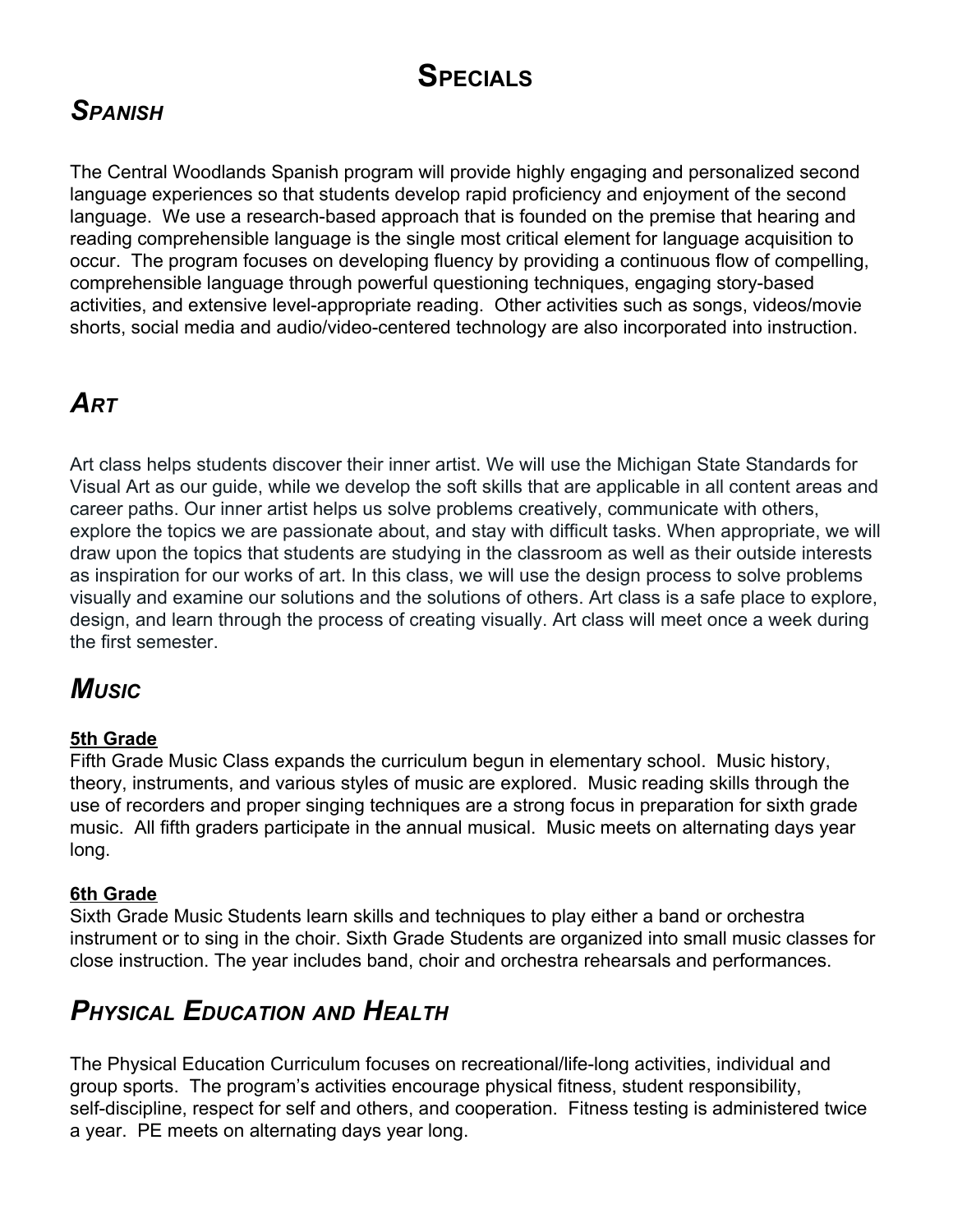The Fifth and Sixth Grade Health Curriculum includes the Board-adopted Reproductive Health Unit. The Physical Education Teacher teaches classes in gender separate groups. In Fifth Grade, the content focuses on gender-specific information regarding physical changes during puberty. The Sixth Grade unit includes information regarding physical changes during puberty of both genders and state mandated information regarding HIV/AIDS. Parents are invited to attend an informational meeting in the spring to review all materials and content. This curriculum is abstinence centered.

The Health Curriculum also includes lessons from Project Charlie in substance abuse prevention, disability awareness and diversity awareness. Trained high school student volunteers teach these programs while being monitored by district trainers. Counselors also teach lessons in career exploration, friendship skills, internet safety, bully prevention, and stereotyping/prejudice. Parent/guardian permission is required for participation in all Health lessons.

## *Media Center*

The Central Woodlands Library is central to our school's commitment to excellence in education. We endeavor to broaden, enrich, and stimulate the learning experiences of each student. We strive to maintain an interesting and relevant collection by keeping current with trends in juvenile literature and by purchasing titles that have appeal to both mainstream and niche audiences.The library is truly a busy space. Students visit individually, in small groups, or with entire classes. When you visit us in the library, we hope you are struck by our general love for books and reading. We encourage students to seek out materials that peak their interest, make them laugh, and make them think.

The library can be reached online at [media.fhps.net](http://media.fhps.net/) or from our [website](https://www.fhps.net/5-6-buildings/central-woodlands/). Online you can find links to our card catalog and research databases, check student Accelerated Reader progress, and stay up to date on what's happening in the district's libraries.



## **[media.fhps.net](http://media.fhps.net/)**

Our library is open 24/7/365!

Forest Hills subscribes to Overdrive for ebooks and audiobooks. We hope you hop online and spend some time browsing our virtual shelves.

#### **Important Details:**

Library Card & PIN is the same as Forest Hills computer login K-6 students have elementary accounts so they are limited to checking out elementary materials only Students can check out up to five items at a time and place up to three holds at a time Items automatically return when they are due The **free** Overdrive app is available from Google Play and iTunes Overdrive is device neutral

Help videos are linked from the FHPS Overdrive site and also available on YouTube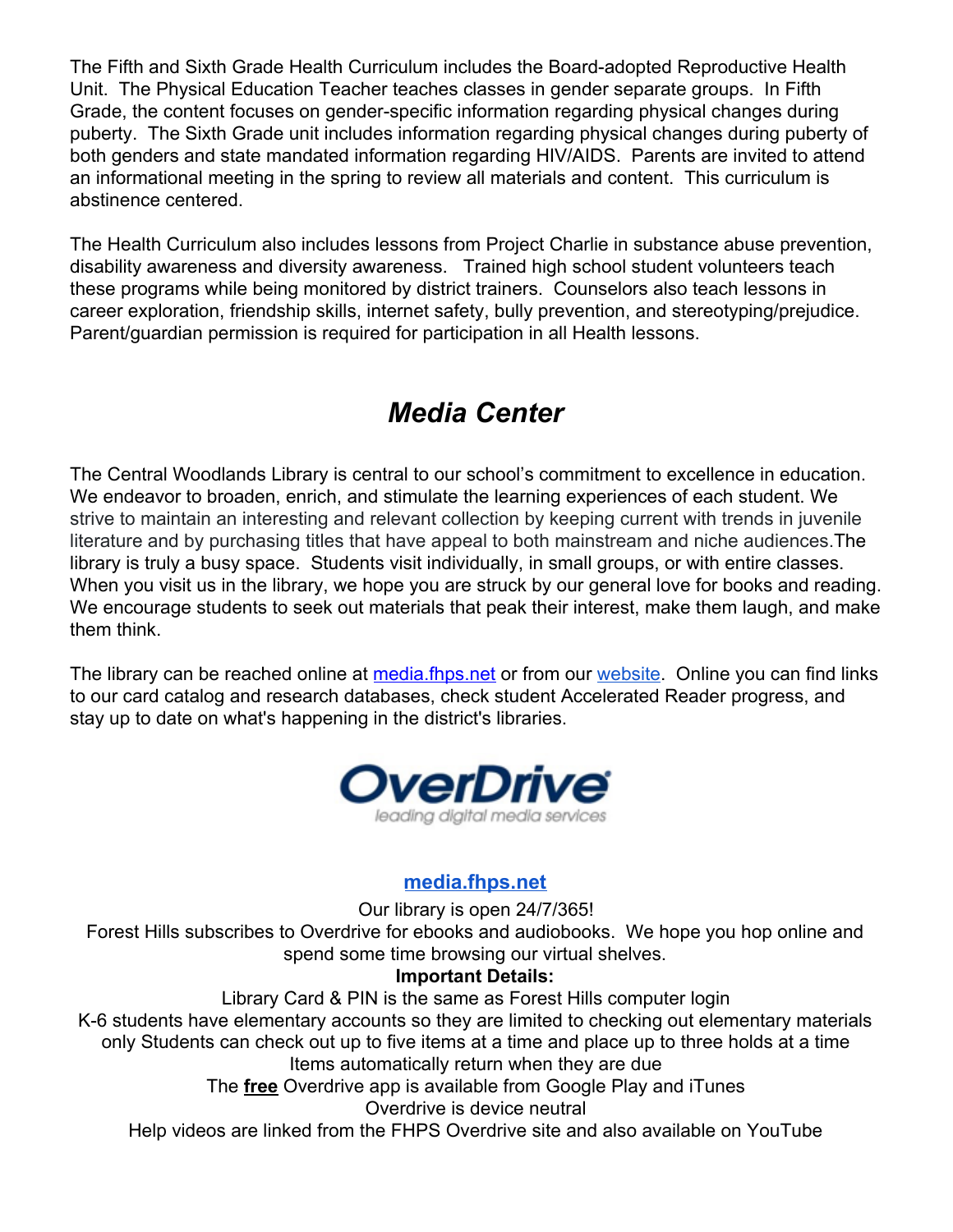## **COMMUNITY SERVICES AFTER SCHOOL PROGRAM**



#### Due to current Covid 19 restrictions, we have virtual offerings available through December 2020. Please watch our website listed below for additional information, thank you.

The Community Services Youth Program features a broad spectrum of sports in addition to enrichment classes and activities. These opportunities will be available at different times throughout the year, after school. Each event or class is open to, and designed for, students of all abilities. Trained staff members coach/teach all sports, activities and enrichment classes. The youth academy brochure reaches homes via the US post office three times a year, fliers may arrive home in backpacks and CW School News are sent out as reminders!

Some of the more popular sporting events include: girl's basketball, boy's basketball, running, volleyball, self-defense and more! The enrichment classes include science, nature, drawing, math, legos and more! Special events, like the Sweetheart Swirl, are offered throughout the year.

All classes have a fee due upon registration. All registrations are handled through Forest Hills Community Services. Please register your child either by mail, fax, phone or on-line at [www.enjoylearning.com.](http://www.enjoylearning.com/) The class times, dates, ("omit" dates), costs and class descriptions can be found on the website.

We look forward to having many Central Woodlands students participate in our after school activities during the 2020-21 school year.

> **660 Forest Hills Avenue SE ~ Grand Rapids, Michigan 49546 Phone 616.493.8950 Fax 616.493.8959 Nikki Webber-FH Community Sports Youth Programmer**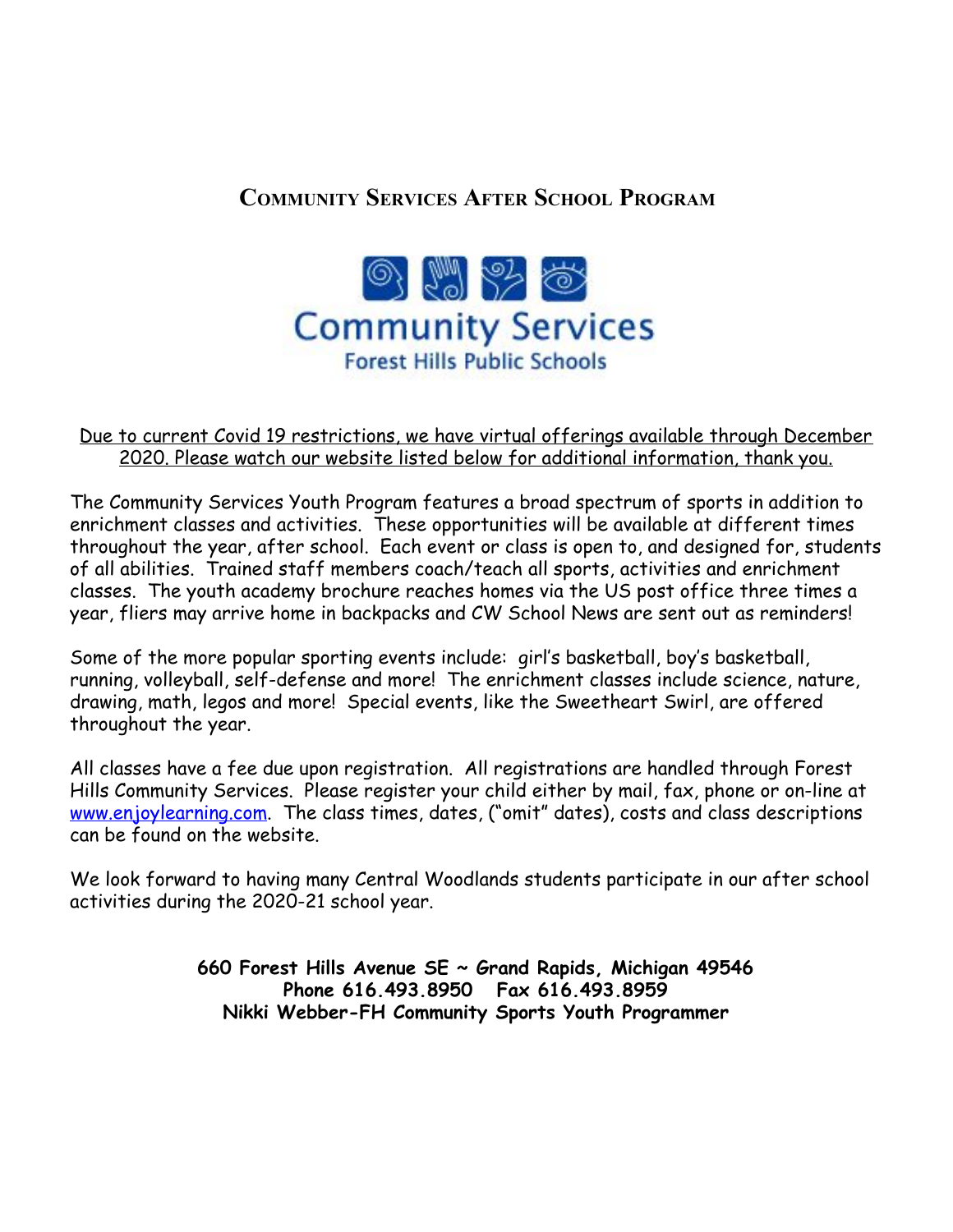